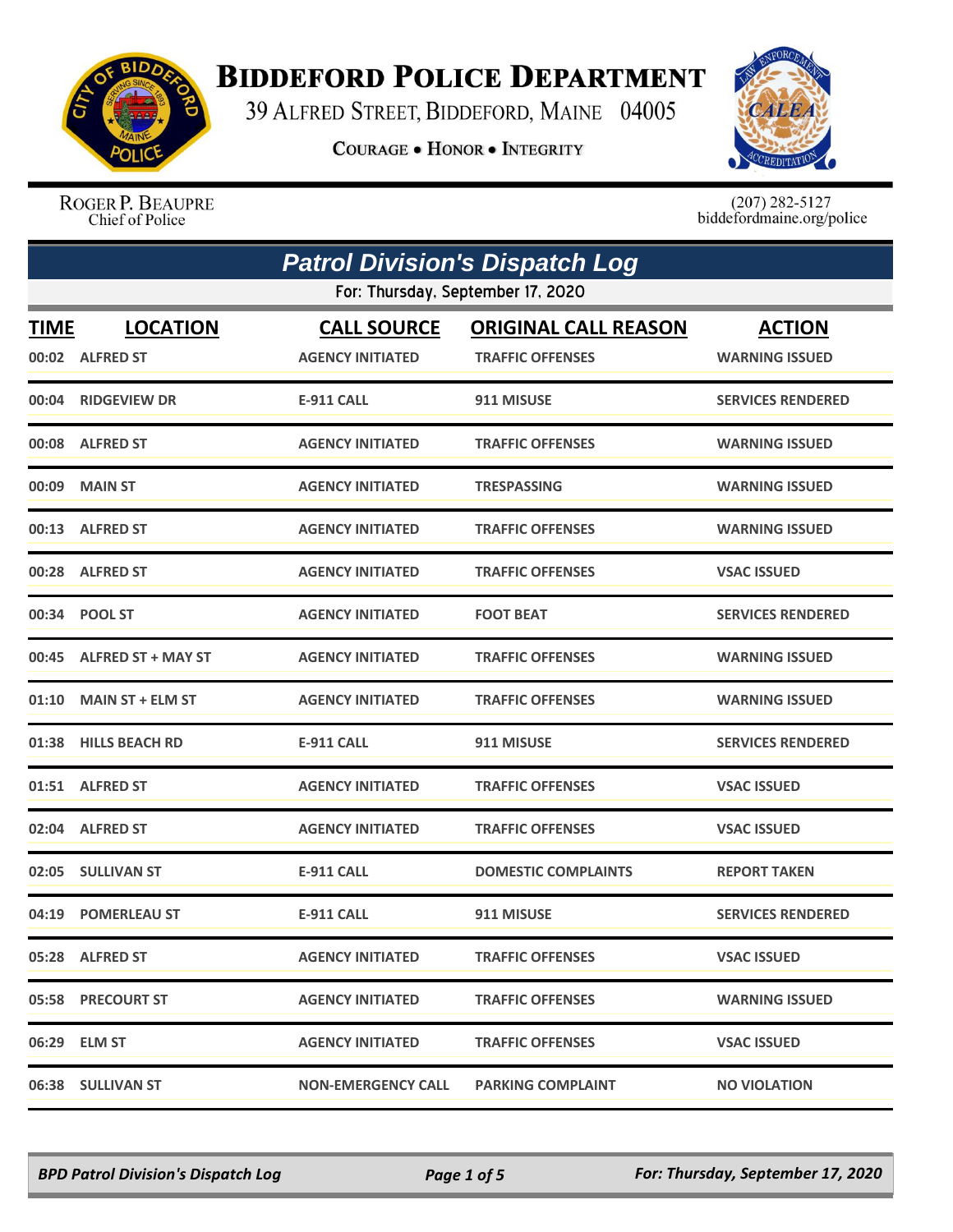| <b>TIME</b> | <b>LOCATION</b>                                                                | <b>CALL SOURCE</b>        | <b>ORIGINAL CALL REASON</b>                                                                   | <b>ACTION</b>                |
|-------------|--------------------------------------------------------------------------------|---------------------------|-----------------------------------------------------------------------------------------------|------------------------------|
|             | 07:16 GOVE ST                                                                  | <b>AGENCY INITIATED</b>   | <b>PAPERWORK</b>                                                                              | <b>PAPERWORK NOT SERVED</b>  |
|             | 07:39 ELM ST                                                                   | <b>AGENCY INITIATED</b>   | <b>PAPERWORK</b>                                                                              | <b>PAPERWORK NOT SERVED</b>  |
|             | 07:39 MAINE TPKE                                                               | <b>E-911 CALL</b>         | 911 MISUSE                                                                                    | <b>CALL TRANSFERRED</b>      |
|             | 07:51 ALFRED ST                                                                | <b>AGENCY INITIATED</b>   | <b>PAPERWORK</b>                                                                              | <b>PAPERWORK NOT SERVED</b>  |
|             | 07:59 HIGH ST                                                                  | <b>AGENCY INITIATED</b>   | <b>PAPERWORK</b>                                                                              | <b>PAPERWORK SERVED</b>      |
|             | 08:03 PEARL ST                                                                 | <b>NON-EMERGENCY CALL</b> | <b>BLASTING</b>                                                                               | <b>SERVICES RENDERED</b>     |
|             | 08:24 BACON ST                                                                 | <b>AGENCY INITIATED</b>   | <b>PAPERWORK</b>                                                                              | <b>PAPERWORK NOT SERVED</b>  |
|             | 08:27 BRADBURY ST + MAIN ST                                                    | <b>AGENCY INITIATED</b>   | <b>PARKING COMPLAINT</b>                                                                      | <b>PARKING TICKET ISSUED</b> |
|             | 08:45 ANDREWS RD                                                               | <b>E-911 CALL</b>         | 911 MISUSE                                                                                    | <b>NEGATIVE CONTACT</b>      |
|             | 08:48 PARENT AVE                                                               | <b>AGENCY INITIATED</b>   | <b>ANIMAL COMPLAINT</b>                                                                       | <b>SERVICES RENDERED</b>     |
|             | 09:02 POOL ST + HEDLEY REYNOLDS W E-911 CALL                                   |                           | <b>ANIMAL COMPLAINT</b>                                                                       | <b>NEGATIVE CONTACT</b>      |
|             | 09:05 ALFRED ST                                                                | <b>AGENCY INITIATED</b>   | <b>TRAFFIC OFFENSES</b>                                                                       | <b>VSAC ISSUED</b>           |
| 09:29       | <b>ALFRED ST + WASHINGTON ST</b><br><b>CHARGE: FAILURE TO REGISTER VEHICLE</b> | <b>AGENCY INITIATED</b>   | <b>TRAFFIC OFFENSES</b><br>OFFENDER: MEGHAN ELIZABETH TRAINOR  AGE: 29  RESIDENT OF: SACO, ME | <b>SUMMONS ISSUED</b>        |
|             | 09:33 RAYMOND ST                                                               | <b>AGENCY INITIATED</b>   | <b>ANIMAL COMPLAINT</b>                                                                       | <b>NEGATIVE CONTACT</b>      |
|             | 10:20 WEST MYRTLE ST                                                           | <b>NON-EMERGENCY CALL</b> | <b>PARKING COMPLAINT</b>                                                                      | <b>NEGATIVE CONTACT</b>      |
|             | 10:31 POOL ST + DECARY RD                                                      | <b>AGENCY INITIATED</b>   | <b>TRAFFIC OFFENSES</b>                                                                       | <b>WARNING ISSUED</b>        |
|             | 10:33 HILL ST                                                                  | <b>E-911 CALL</b>         | <b>DOMESTIC COMPLAINTS</b>                                                                    | <b>REPORT TAKEN</b>          |
|             | 10:54 WEST CUTTS ST                                                            | <b>AGENCY INITIATED</b>   | <b>ANIMAL COMPLAINT</b>                                                                       | <b>SERVICES RENDERED</b>     |
|             | 11:09 ELM ST                                                                   | <b>AGENCY INITIATED</b>   | <b>ANIMAL COMPLAINT</b>                                                                       | <b>SERVICES RENDERED</b>     |
|             | 11:27 ELM ST                                                                   | <b>NON-EMERGENCY CALL</b> | <b>ALL OTHER</b>                                                                              | <b>SERVICES RENDERED</b>     |
|             | 11:35 ALFRED ST                                                                | <b>WALK-IN AT STATION</b> | <b>ARTICLES LOST/FOUND</b>                                                                    | <b>REPORT TAKEN</b>          |
|             | 11:45 BACON ST                                                                 | <b>E-911 CALL</b>         | 911 MISUSE                                                                                    | <b>NEGATIVE CONTACT</b>      |
|             | <b>11:46 MAIN ST</b>                                                           | <b>RADIO</b>              | <b>CHECK WELFARE</b>                                                                          | <b>NO VIOLATION</b>          |
|             | 11:51 GRANITE ST                                                               | <b>NON-EMERGENCY CALL</b> | <b>PARKING COMPLAINT</b>                                                                      | <b>PARKING TICKET ISSUED</b> |

*BPD Patrol Division's Dispatch Log Page 2 of 5 For: Thursday, September 17, 2020*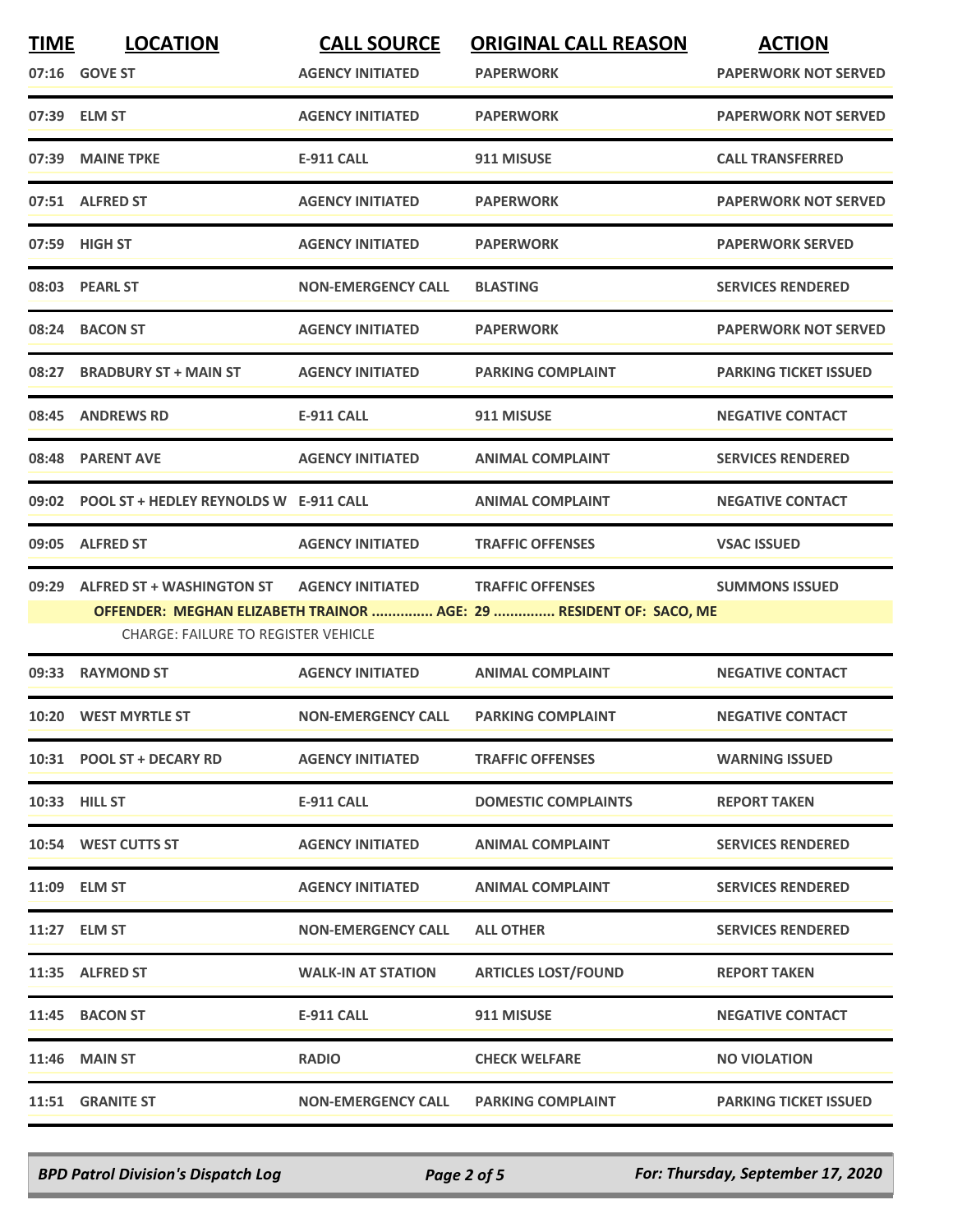| <b>TIME</b> | <b>LOCATION</b><br>13:07 CLEAVES ST | <b>CALL SOURCE</b><br><b>AGENCY INITIATED</b> | <b>ORIGINAL CALL REASON</b><br><b>ANIMAL COMPLAINT</b>         | <b>ACTION</b><br><b>SERVICES RENDERED</b> |
|-------------|-------------------------------------|-----------------------------------------------|----------------------------------------------------------------|-------------------------------------------|
|             | 13:28 MAIN ST + WESTERN AVE         | <b>NON-EMERGENCY CALL</b>                     | <b>PASS STOPPED SCHOOL BUS</b>                                 | <b>NEGATIVE CONTACT</b>                   |
|             | 13:28 STATE ST                      | <b>NON-EMERGENCY CALL</b>                     | <b>WARRANT ARREST</b>                                          | <b>SERVICES RENDERED</b>                  |
| 13:29       | <b>MARINER WAY</b>                  | <b>NON-EMERGENCY CALL</b>                     | <b>ASSAULT</b>                                                 | <b>SUMMONS ISSUED</b>                     |
|             | <b>CHARGE: ASSAULT</b>              |                                               | OFFENDER: ROBERT E SHERWOOD  AGE: 57  RESIDENT OF: SANFORD, ME |                                           |
|             | 13:30 HILL ST                       | E-911 CALL                                    | 911 MISUSE                                                     | <b>DISPATCH HANDLED</b>                   |
|             | 13:44 ALFRED ST                     | <b>NON-EMERGENCY CALL</b>                     | <b>PAPERWORK</b>                                               | <b>NO ACTION REQUIRED</b>                 |
|             | 14:06 SOUTH ST                      | <b>NON-EMERGENCY CALL</b>                     | <b>ASSIST OTHER AGENCY</b>                                     | <b>NEGATIVE CONTACT</b>                   |
|             | 14:11 CRESCENT ST                   | <b>NON-EMERGENCY CALL</b>                     | <b>MENTAL ILLNESS CASES</b>                                    | <b>SERVICES RENDERED</b>                  |
|             | 14:13 ALFRED ST                     | <b>E-911 CALL</b>                             | <b>DISTURBANCE / NOISE</b>                                     | <b>SERVICES RENDERED</b>                  |
|             | 15:03 POOL ST                       | <b>AGENCY INITIATED</b>                       | <b>CODES ENFORCEMENT</b>                                       | <b>NEGATIVE CONTACT</b>                   |
|             | <b>15:07 WENTWORTH ST</b>           | <b>E-911 CALL</b>                             | 911 MISUSE                                                     | <b>NEGATIVE CONTACT</b>                   |
|             | 15:23 CUTTS ST                      | <b>E-911 CALL</b>                             | <b>JUVENILE OFFENSES</b>                                       | <b>SERVICES RENDERED</b>                  |
|             | 15:31 BACON ST                      | <b>NON-EMERGENCY CALL</b>                     | <b>PARKING COMPLAINT</b>                                       | <b>SERVICES RENDERED</b>                  |
|             | <b>15:48 DARTMOUTH ST</b>           | <b>E-911 CALL</b>                             | <b>CHECK WELFARE</b>                                           | <b>REPORT TAKEN</b>                       |
|             | 15:48 SOUTH ST                      | <b>NON-EMERGENCY CALL</b>                     | ATTEMPTED/THREATENED SUICIDE SERVICES RENDERED                 |                                           |
|             | 16:02 POOL ST + ALFRED ST           | <b>NON-EMERGENCY CALL</b>                     | <b>SUSPICION</b>                                               | <b>SERVICES RENDERED</b>                  |
|             | 16:28 GRAHAM ST                     | <b>E-911 CALL</b>                             | <b>PUBLIC URINATION OR DEFECATIO</b>                           | <b>NEGATIVE CONTACT</b>                   |
|             | <b>16:33 SULLIVAN ST</b>            | <b>AGENCY INITIATED</b>                       | <b>BURGLARY</b>                                                | <b>SERVICES RENDERED</b>                  |
|             | 17:01 ALFRED ST + RAY ST            | <b>AGENCY INITIATED</b>                       | <b>TRAFFIC OFFENSES</b>                                        | <b>WARNING ISSUED</b>                     |
|             | 17:15 MAIN ST                       | <b>AGENCY INITIATED</b>                       | <b>ASSIST CITIZEN</b>                                          | <b>SERVICES RENDERED</b>                  |
|             | 17:23 ALFRED ST                     | <b>AGENCY INITIATED</b>                       | <b>ALL OTHER</b>                                               | <b>SERVICES RENDERED</b>                  |
|             | 17:26 BERGERON LN                   | <b>NON-EMERGENCY CALL</b>                     | <b>ALL OTHER</b>                                               | <b>SERVICES RENDERED</b>                  |
|             | 17:39 ALFRED ST                     | <b>AGENCY INITIATED</b>                       | <b>TRAFFIC OFFENSES</b>                                        | <b>WARNING ISSUED</b>                     |
|             | 17:46 HILL ST                       | <b>AGENCY INITIATED</b>                       | <b>TRAFFIC OFFENSES</b>                                        | <b>WARNING ISSUED</b>                     |

*BPD Patrol Division's Dispatch Log Page 3 of 5 For: Thursday, September 17, 2020*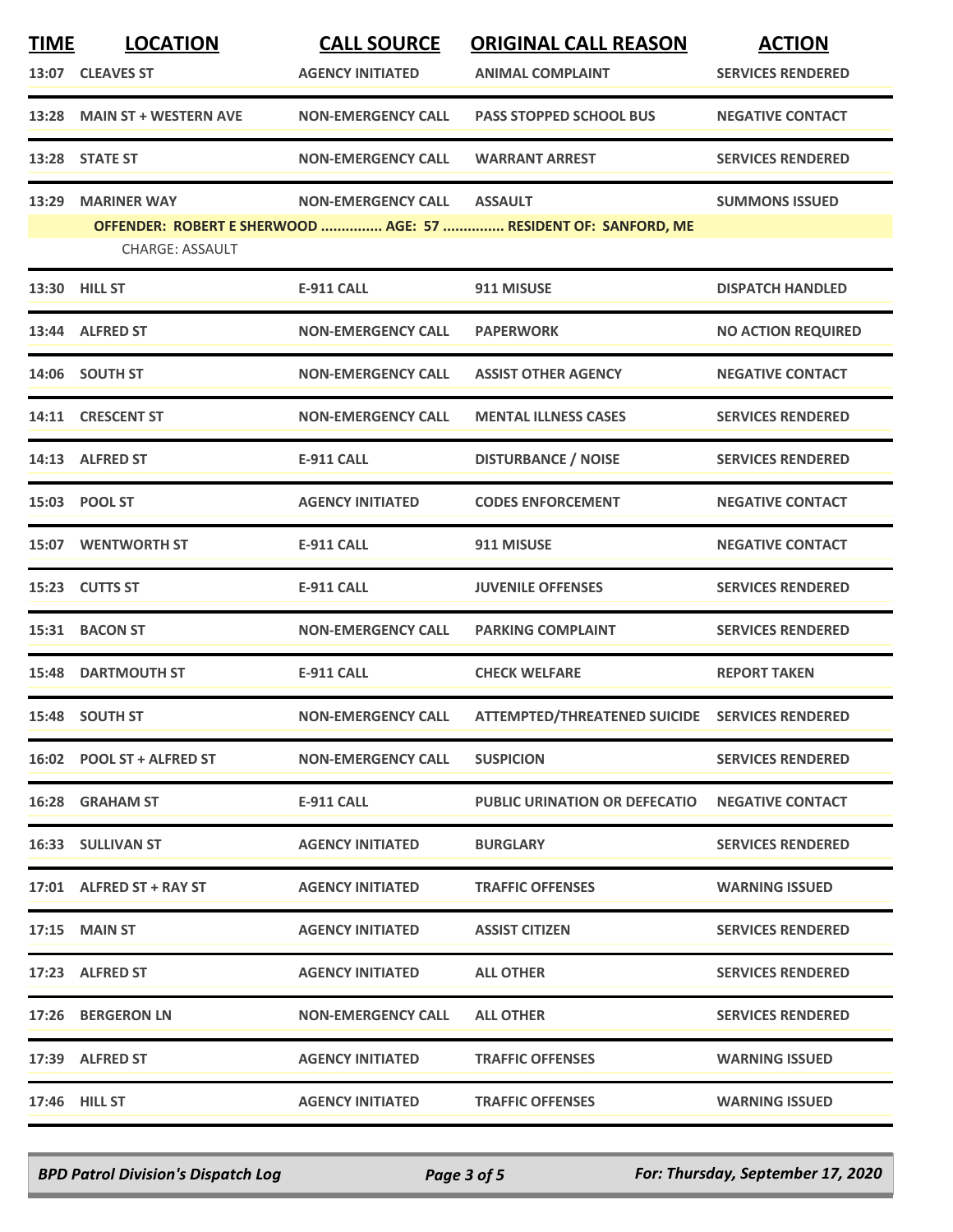| <b>TIME</b>                                                | <b>LOCATION</b>                                                                              | <b>CALL SOURCE</b>        | <b>ORIGINAL CALL REASON</b>                                             | <b>ACTION</b>             |
|------------------------------------------------------------|----------------------------------------------------------------------------------------------|---------------------------|-------------------------------------------------------------------------|---------------------------|
|                                                            | 17:48 GRAHAM ST                                                                              | <b>NON-EMERGENCY CALL</b> | <b>REPO</b>                                                             | <b>DISPATCH HANDLED</b>   |
|                                                            | 18:03 JEFFERSON ST                                                                           | <b>WALK-IN AT STATION</b> | <b>ARTICLES LOST/FOUND</b>                                              | <b>SERVICES RENDERED</b>  |
|                                                            | 18:05 ALFRED ST                                                                              | <b>NON-EMERGENCY CALL</b> | <b>SMOKE IN THE BUILDING</b>                                            | <b>NO ACTION REQUIRED</b> |
|                                                            | 18:13 ELM ST                                                                                 | <b>NON-EMERGENCY CALL</b> | <b>PAPERWORK</b>                                                        | <b>SERVICES RENDERED</b>  |
|                                                            | 18:19 ROBIN CIR                                                                              | <b>NON-EMERGENCY CALL</b> | <b>FRAUD / SCAM</b>                                                     | <b>SERVICES RENDERED</b>  |
|                                                            | 18:28 CUTTS ST                                                                               | <b>E-911 CALL</b>         | <b>DOMESTIC COMPLAINTS</b>                                              | <b>REPORT TAKEN</b>       |
|                                                            | 18:36 ALFRED ST                                                                              | <b>NON-EMERGENCY CALL</b> | <b>MENTAL ILLNESS CASES</b>                                             | <b>SERVICES RENDERED</b>  |
|                                                            | 19:03 BEACON AVE                                                                             | <b>NON-EMERGENCY CALL</b> | <b>REPO</b>                                                             | <b>NO ACTION REQUIRED</b> |
|                                                            | 19:25 HILL ST                                                                                | <b>AGENCY INITIATED</b>   | <b>TRAFFIC OFFENSES</b>                                                 | <b>WARNING ISSUED</b>     |
|                                                            | 19:47 ALFRED ST                                                                              | <b>AGENCY INITIATED</b>   | <b>TRAFFIC OFFENSES</b>                                                 | <b>SUMMONS ISSUED</b>     |
|                                                            |                                                                                              |                           | OFFENDER: MARIA CHRISTINA RAMOS  AGE: 42  RESIDENT OF: BIDDEFORD, ME    |                           |
|                                                            | <b>CHARGE: FAILURE TO REGISTER VEHICLE</b><br><b>CHARGE: OPERATE VEHICLE WITHOUT LICENSE</b> |                           |                                                                         |                           |
|                                                            | 19:48 POOL ST                                                                                | <b>AGENCY INITIATED</b>   | <b>DISABLED VEHICLE</b>                                                 | <b>SERVICES RENDERED</b>  |
|                                                            | 19:49 ELM ST                                                                                 | <b>NON-EMERGENCY CALL</b> | <b>SHOPLIFTING</b>                                                      | <b>REPORT TAKEN</b>       |
|                                                            | 20:27 ELM ST                                                                                 | <b>AGENCY INITIATED</b>   | <b>PAPERWORK</b>                                                        | <b>PAPERWORK SERVED</b>   |
|                                                            | 20:41 ALFRED ST                                                                              | <b>E-911 CALL</b>         | <b>SUSPICION</b>                                                        | <b>SERVICES RENDERED</b>  |
|                                                            | 20:47 POOL ST + SEVIGNY AVE                                                                  | <b>AGENCY INITIATED</b>   | <b>TRAFFIC OFFENSES</b>                                                 | <b>WARNING ISSUED</b>     |
| 20:58                                                      | <b>MIDDLE ST</b>                                                                             | <b>AGENCY INITIATED</b>   | <b>TRAFFIC OFFENSES</b>                                                 | <b>SUMMONS ISSUED</b>     |
|                                                            |                                                                                              |                           | OFFENDER: RANDAL STERLING TOWNSEND  AGE: 29  RESIDENT OF: BIDDEFORD, ME |                           |
| CHARGE: OPERATING AFTER HABITUAL OFFENDER REVOCATION-PRIOR |                                                                                              |                           |                                                                         |                           |
|                                                            | 21:34 BIRCH ST                                                                               | <b>NON-EMERGENCY CALL</b> | <b>CIVIL COMPLAINT</b>                                                  | <b>SERVICES RENDERED</b>  |
|                                                            | 21:37 CENTER ST                                                                              | <b>E-911 CALL</b>         | <b>MENTAL ILLNESS CASES</b>                                             | <b>SERVICES RENDERED</b>  |
|                                                            | 21:48 WEST ST                                                                                | <b>AGENCY INITIATED</b>   | <b>TRAFFIC OFFENSES</b>                                                 | <b>WARNING ISSUED</b>     |
|                                                            | 23:10 POOL ST + FOSS ST                                                                      | <b>AGENCY INITIATED</b>   | <b>TRAFFIC OFFENSES</b>                                                 | <b>WARNING ISSUED</b>     |
|                                                            | 23:20 WASHINGTON ST                                                                          | <b>E-911 CALL</b>         | <b>DOMESTIC COMPLAINTS</b>                                              | <b>SERVICES RENDERED</b>  |
|                                                            | 23:30 MAY ST + ALFRED ST                                                                     | <b>AGENCY INITIATED</b>   | <b>TRAFFIC OFFENSES</b>                                                 | <b>WARNING ISSUED</b>     |
|                                                            |                                                                                              |                           |                                                                         |                           |

*BPD Patrol Division's Dispatch Log Page 4 of 5 For: Thursday, September 17, 2020*